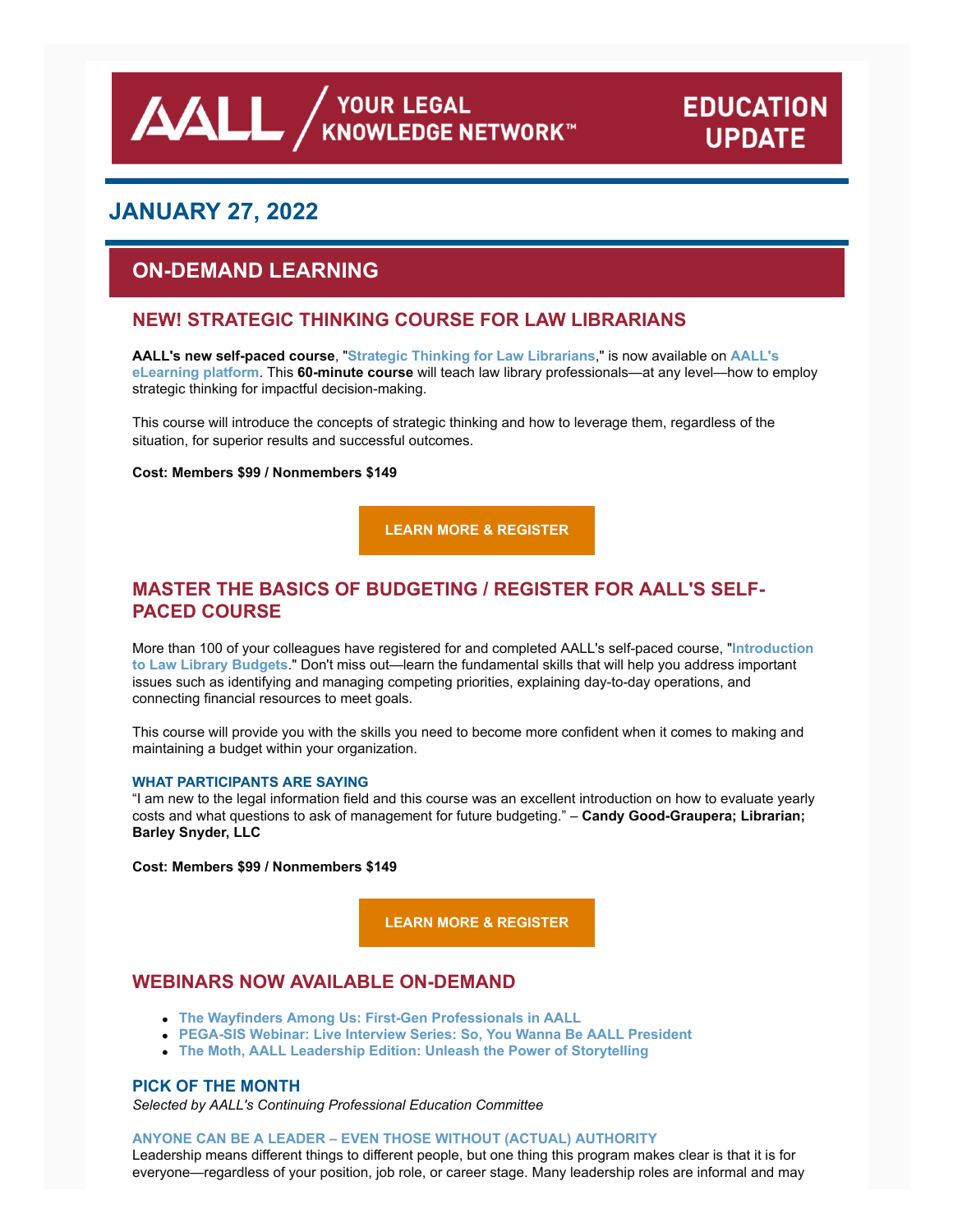come without any clear authority. This program tackles this challenge head-on and focuses on tangible skills for developing leadership.

Find many more continuing education programs and webinars on **[AALL eLearning](https://elearning.aallnet.org/)**.

# **2022 AALL ANNUAL MEETING & CONFERENCE**

### **AALL ANNUAL MEETING PROGRAMMING UPDATE**

The 2022 **[Annual Meeting Program Committee's](https://www.aallnet.org/conference/resources/proposing-a-program/ampc-content-area-teams/)** team leaders will meet in Chicago tomorrow and Saturday to select and schedule programs for this summer's **[Annual Meeting & Conference](https://www.aallnet.org/conference/)**—**Advancing Justice for All**—to be held July 16-19 in Denver, Colorado. Program proposers will be notified in February, and the program lineup will be announced in the spring. Stay tuned, registration is scheduled to open later this winter.

# **LEADER IN YOU**

Each month the Leadership Development Committee will highlight a librarian leader and ask them a few questions about their leadership journey.

### **Sabrina Sondhi**

**Director of the Law Library Penn State Dickinson Law**

#### **What does leadership mean to you?**

Leadership to me means looking out for the people working for you. This often presents as being people-centered and outcome-centered. You also have to be forward-looking in order to anticipate or predict problems before they arise, to the best of your ability, so that you can best support the institution and the people relying on you.



#### **Which leadership skills were the most difficult to develop?**

For me, the most difficult leadership skill to develop is prioritization. Knowing when and how to say "no" is a critical skill to avoid feeling overwhelmed and burned out. I have found that I am very good at saying "no" when the ask will impact the people working for me. Conversely, saying "no" when the ask will impact only me is significantly more challenging, even though it is critical that a leader be able to model saying "no."

#### **Is there a particular AALL product/program/article that was especially helpful for you as you developed as a leader?**

AALL's self-paced course "**[Introduction to Law Library Budgets](https://elearning.aallnet.org/products/introduction-to-law-library-budgets-2)**" was very useful. The AALL Management Institute was also helpful. I participated in the Management Institute when I was promoted to my first supervisory position. The Management Institute helped me see what I do well, where I could improve, and to better understand what my management style is. I would recommend it for any new managers.

#### **How has your leadership style developed or evolved during this time of constant change?**

The problems posed by the pandemic were novel, which of course makes them harder to anticipate or predict. However, the institution and the people impacted largely did not change. The necessary outcomes also did not change. In many ways, my leadership style did not change. What changed was that I learned how to substitute or supplement in-person interactions with more remote interactions, which allowed me to be more flexible than I previously could have been.

#### **What advice would you give someone going into a leadership position for the first time?**

If the person is going into a job position where they are supervising others, then my best advice is to assume that the people you are supervising know more about the job than you currently do. Plan to spend a significant amount of time, in the beginning, listening and learning. By taking the time to listen and learn, you will get up to speed while building trust with your team. This is particularly important if you were promoted from within so that your previous peers know that you are going to be a deliberate and thoughtful leader.

Do you know a great leader? Recommend a leader for us to spotlight in the Leader in You column. Send your recommendation with a brief description of why you think they are a great leader to **[Julie Pabarja](mailto:julie.pabarja@lw.com)**, Chair, Leadership Development Committee.

# **PROFESSIONAL GROWTH**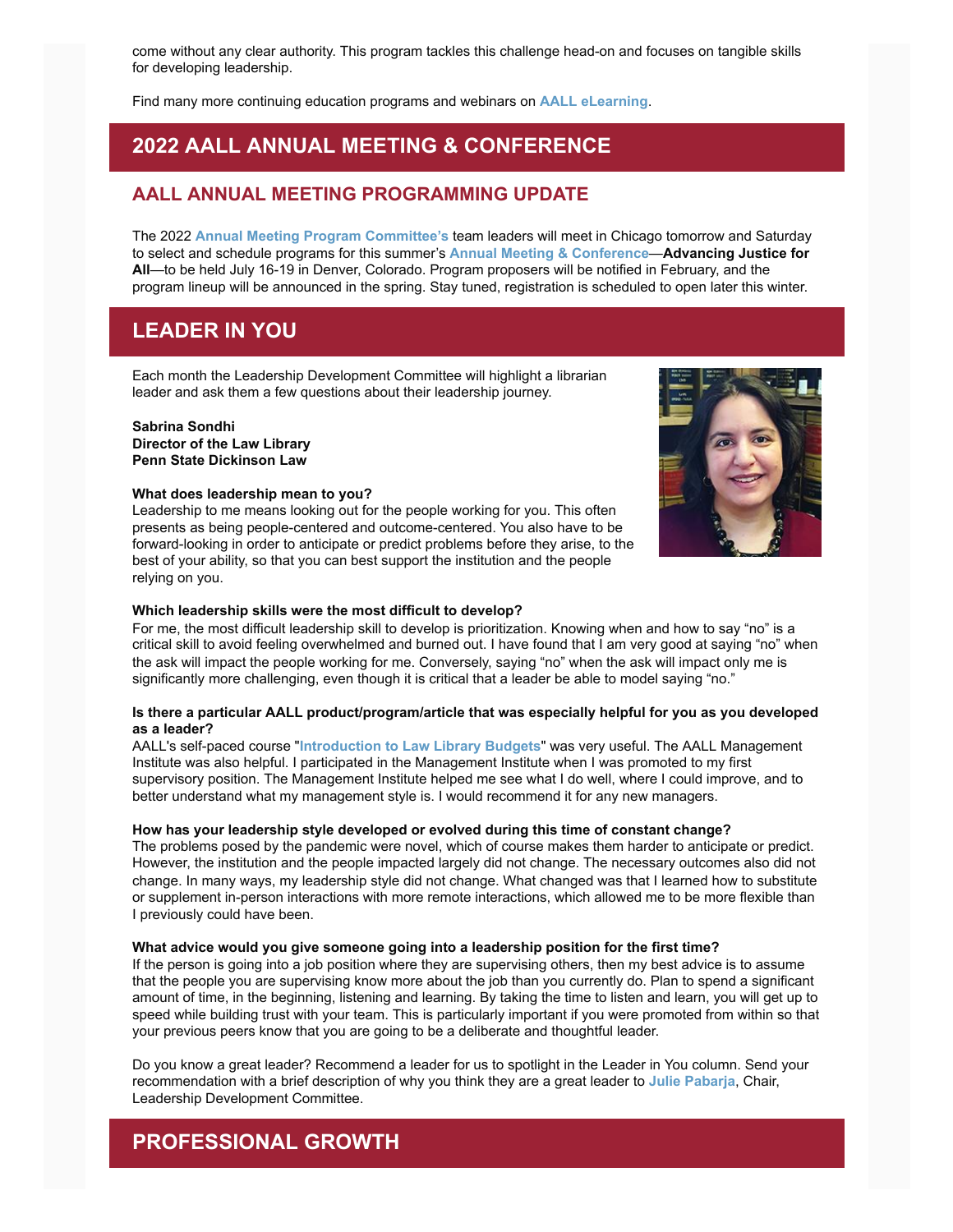# **SET EFFECTIVE PROFESSIONAL DEVELOPMENT GOALS IN 2022**

A new year brings new opportunities to make professional development goals. Increase your success by setting achievable goals focused on growing your education and professional skills. Here are some ideas to help get you started.

- Assess your skill development areas with the **[AALL Body of Knowledge](https://www.aallnet.org/wp-content/uploads/2018/07/BoK-FINAL-06.22.2018-web.pdf)**.
- Register for AALL's new "**[Strategic Thinking for Law Librarian](https://elearning.aallnet.org/products/strategic-thinking-for-law-librarians)[s](https://elearning.aallnet.org/products/introduction-to-law-library-budgets-2)**" course, as well as the "**Introduction to Law Library Budgets**" course.
- Plan to attend the **[AALL Annual Meeting & Conference](https://www.aallnet.org/conference/)** July 16-19 in Denver.
- Access past webinars and past AALL Annual Meeting recordings on **[AALL eLearning](https://elearning.aallnet.org/)**.
- Write for *[AALL Spectrum](https://www.aallnet.org/resources-publications/publications/aall-spectrum/spectrumarticlesubmission/)* or *[Law Library Journal](https://www.aallnet.org/about-us/what-we-do/policies/association-policies/llj-editorial-policy/)*.
- **[Submit](https://www.aallnet.org/education-training/elearning/request-webinar-proposals/) a webinar proposal.**
- Consider applying for an AALL **[grant](https://www.aallnet.org/education-training/grants/)** or **[scholarship](https://www.aallnet.org/education-training/scholarships/)** to further your education.
- Nominate yourself or a colleague for an **[AALL award](https://www.aallnet.org/community/recognition/awards-program/)**.

# **2022 AALL LEADERSHIP ACADEMY PARTICIPANTS SELECTED**

The **[AALL Leadership Academy](https://www.aallnet.org/education-training/in-person-programs-seminars/leadership-academy/)** is designed to equip participants with essential leadership skills, strategies to handle leadership challenges, and tools to become an effective leader. Participants for the 2022 Leadership Academy have been selected and will attend the leadership academy, **March 31 and April 1, 2022, in Chicago**. Those selected include:

> Maya Bergamasco Cheryl Booth Meredith Capps Deanna Carr Brandy Ellis Katelyn Golsby Rachel Jorgensen Geraldine Kalim Elizabeth Manriquez Amanda Marshall Chelsey McKimmy Brittany Morris Shivani Naicker Matthew Neely

Annalee Pierson Margaret Purdy Julie Randolph Ellen Reece Katie Siler Sue Silverman Sarah Slinger Wendy Smith Itunu Sofidiya Havilah Steinman Bakken Ana Toft-Nielsen Genevieve Tung Quinterrion Waits Ashli Wells Michael Whitlow

**Congratulations to the 2022 AALL Leadership Academy participants and thank you to everyone who applied.**

*This continuing professional education opportunity is sponsored by the American Association of Law Libraries in partnership with Thomson Reuters.*



# **AALL MEMBER BENEFIT / DREXEL UNIVERSITY TUITION SAVINGS**

Through an exclusive partnership, AALL members and their immediate family members are eligible for a 10-40 percent tuition savings on Drexel University's online degree and certificate programs, including a 25 percent tuition savings on Drexel's online MS in Library and Information Science program.

#### **FEATURED PROGRAMS**

- MS in Library and Information Science
- MS in Information Systems
- Advanced Certificate in Information Studies and Technology

AALL encourages all members to take advantage of this valuable resource offered to you as a member benefit.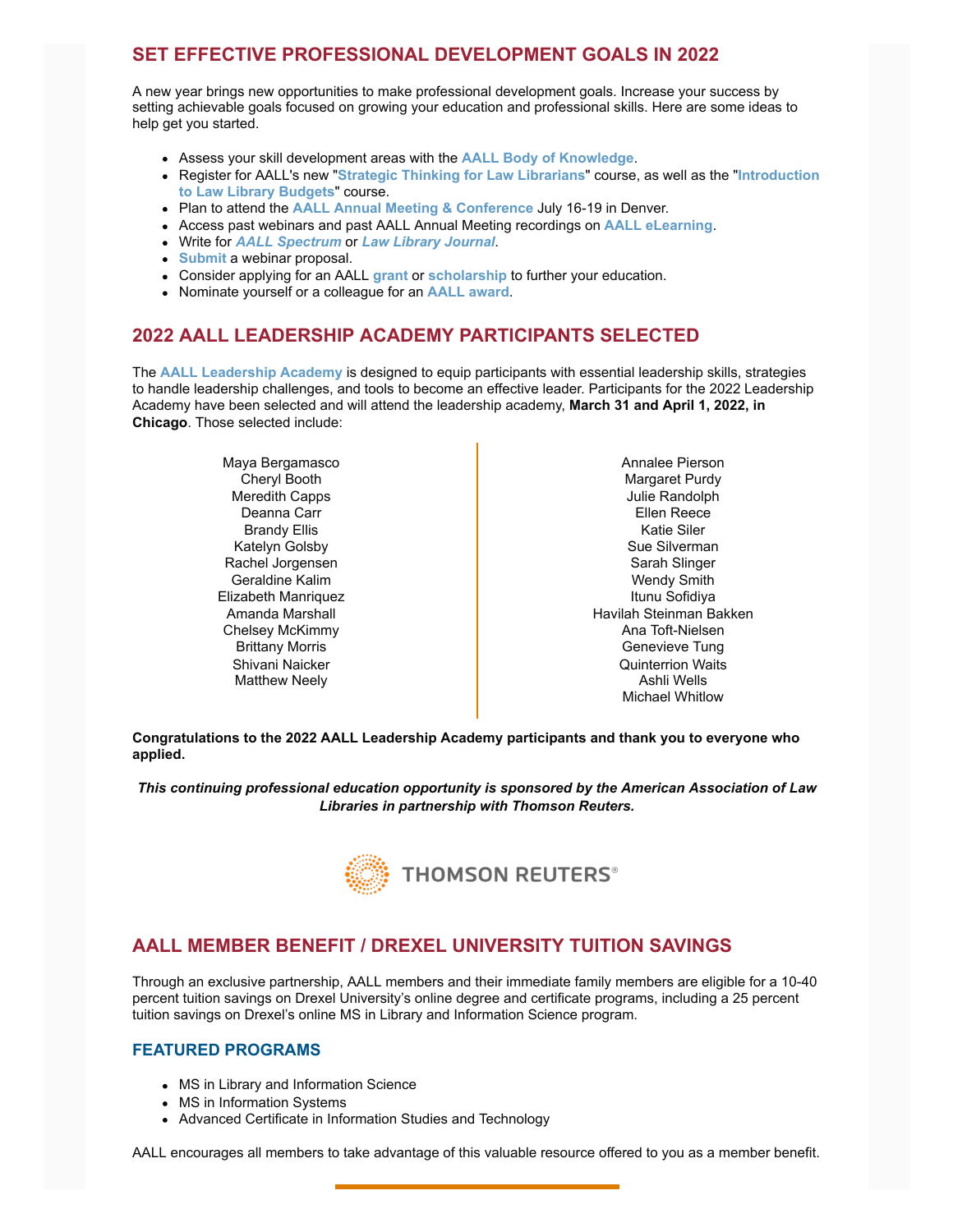# **COFFEE CHATS & WEBINARS**



# **AALL VIRTUAL COFFEE CHAT: THE AALL EXECUTIVE BOARD CANDIDATE NOMINATIONS PROCESS / FEBRUARY 8**

Do you know a fellow AALL member who would make an outstanding candidate for the upcoming 2022 Executive Board election? Or perhaps you are considering throwing your own hat into the ring. Join us **Tuesday, February 8 from 3:00 p.m. - 3:45 p.m. (CST)** to learn more about the nominations process.

**Cost: Free and open to AALL members only; space is limited.**

**[LEARN MORE & REGISTER](https://elearning.aallnet.org/products/virtual-coffee-chat-the-aall-executive-board-candidate-nominations-process)**



# **GRANT FUNDING FOR LAW LIBRARIES / FEBRUARY 15**

This program will provide tips and tools for how to identify, apply, and win grants to support your organization. Join us on **Tuesday, February 15 from 11:00 a.m. - 12:00 p.m. (CST)** to hear inspiring success stories from law librarians and legal information professionals who have received grant funding and gain insight about how to get the funding you need. You will also learn how to find potential grant opportunities at the

federal, state, and local levels.

**Cost: Members - Free / Nonmembers - \$60**

**[LEARN MORE & REGISTER](https://elearning.aallnet.org/products/grant-funding-for-law-libraries#tab-product_tab_overview)**



# **AALL VIRTUAL COFFEE CHAT: A2J PROJECTS IN ACADEMIC LAW LIBRARIES / FEBRUARY 23**

The academic law library community can play a vital role in addressing the access to justice crisis, from digitizing and making sources of primary law freely available to hosting pop-up legal clinics to developing automated court forms—and so much more. Are you interested in finding innovative ways for your school's law library to provide

underrepresented populations with better access to legal information? Join us **Wednesday, February 23 from 3:00 p.m. - 3:45 p.m. (CST)** to learn more about these efforts, and how you can get involved.

**Cost: Free and open to AALL members only; space is limited.**

**[LEARN MORE & REGISTER](https://elearning.aallnet.org/products/virtual-coffee-chat-a2j-projects-in-academic-law-libraries#tab-product_tab_overview)**

### **QUICK LINKS**

**[AALL Events Calendar](https://www.aallnet.org/forms/MeetingCalendar/) | [AALL eLearning](https://elearning.aallnet.org/) | [AALL Education on AALLNET](https://www.aallnet.org/education-training/bok/) | AALL Body of Knowledge | [AALL COVID-19 Resources](https://www.aallnet.org/about-us/press-room/coronavirus/) | [AALL DEI Resources](https://www.aallnet.org/about-us/press-room/anti-racism-diversity-equity-inclusion/)**

# **GRANTS & SCHOLARSHIPS**

**APPLY FOR A LEXISNEXIS RESEARCH GRANT BY MAY 1**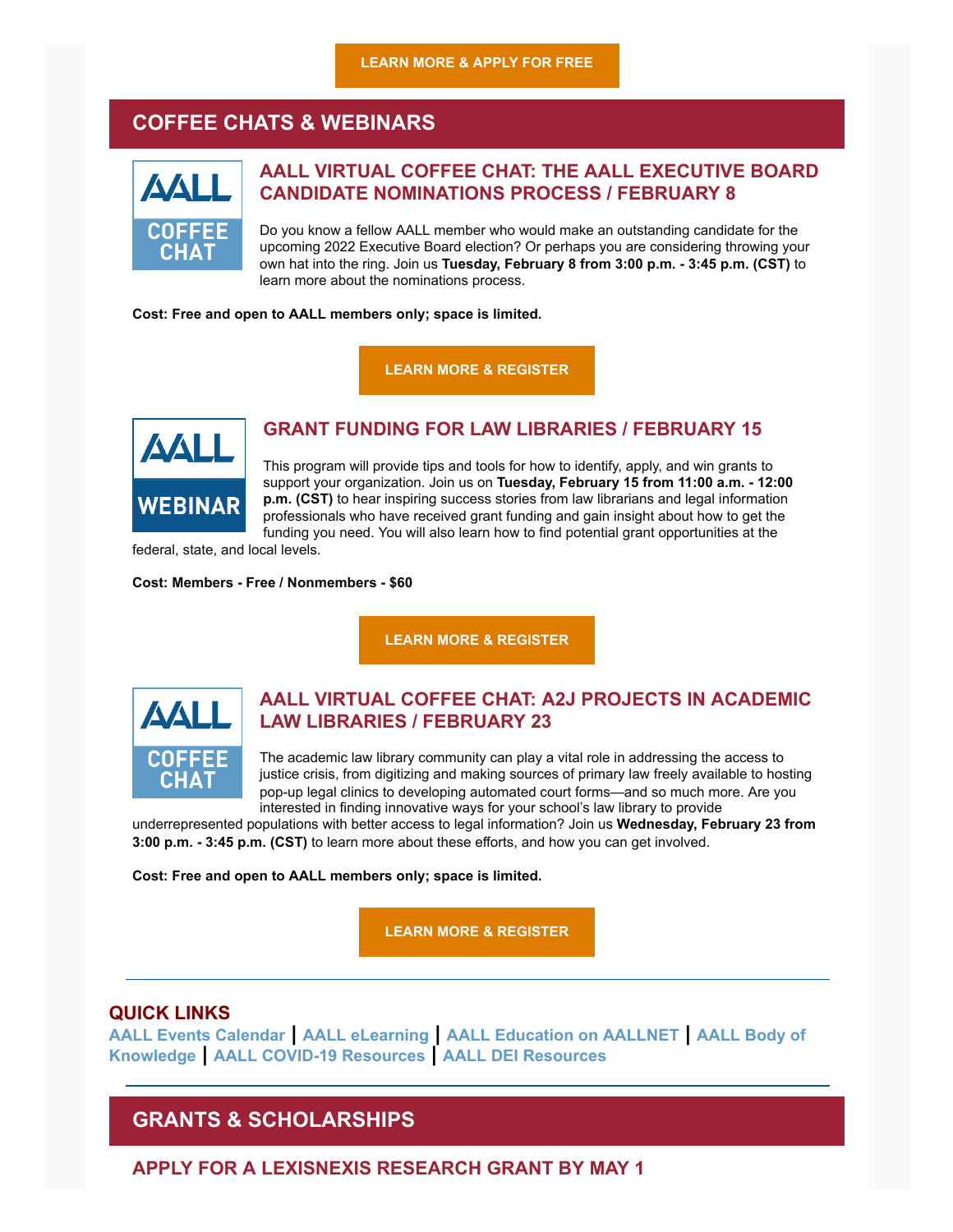The **[AALL LexisNexis Research Grant Jury](https://www.aallnet.org/about-us/who-we-are/committees-juries/lexisnexis-research-grant-jury/)** is **accepting applications through May 1** for grants from the **[AALL Research Fund \(An Endowment Established by LexisNexis\)](https://www.aallnet.org/education-training/grants/research-grants/)**. The jury may allocate \$5,000 between one or more applicants seeking funding for research that advances **[AALL's](https://www.aallnet.org/education-training/grants/research-grants/research-agenda/) [Research Agenda](https://www.aallnet.org/education-training/grants/research-grants/research-agenda/)**, which seeks to stimulate "a diverse range of scholarship related to and supportive of the profession of law librarianship."

If you have a research project that may benefit from this grant, **[review the complete guidelines](https://www.aallnet.org/education-training/grants/research-grants/)** and **[apply](https://www.aallnet.org/wp-content/uploads/2021/10/aall-grant-researchfund.pdf)**. Grants will be awarded and announced by the end of May.

**[LEARN MORE & APPLY](https://www.aallnet.org/wp-content/uploads/2021/10/aall-grant-researchfund.pdf)**

### **AALL CONTINUING EDUCATION GRANT / DUE MAY 12**

Does your chapter, special interest section, committee, or caucus have an educational event that needs funding? If so, consider applying for an **[AALL Continuing Education Grant](https://www.aallnet.org/education-training/grants/cpe-program-grants/)**. Grant requests are accepted at various times throughout the year. **The next deadline for grant applications is May 12, 2022.**

**[LEARN MORE & APPLY](https://www.aallnet.org/education-training/grants/cpe-program-grants/)**

### **APPLY FOR AN AALL SCHOLARSHIP AND/OR SHARE WITH A FRIEND OR COLLEAGUE**

AALL is committed to providing opportunities for your professional growth. Each year, the Association awards thousands of dollars in **[scholarships](https://www.aallnet.org/education-training/scholarships/)** to law school and library school students as well as to AALL members. The available **[scholarships](https://www.aallnet.org/education-training/scholarships/)** are listed on AALLNET.

**The deadline for applications is April 1, 2022.** For additional questions, please contact AALL at **[scholarships@aall.org](mailto:scholarships@aall.org)**.

**[LEARN MORE & APPLY](https://www.aallnet.org/education-training/scholarships/)**

# **COMMUNITY CORNER**

### **BLL-SIS WEBINAR: WHAT IS CRITICAL RACE THEORY / FEBRUARY 14**

Join us on **Monday, February 14 from 12:00 p.m. - 1:00 p.m. (CST)** for a discussion on critical race theory what is it, why so many people are talking about it, and why the answers to both are so important.

**Cost: Free and open to AALL members**

**[LEARN MORE & REGISTER](https://register.gotowebinar.com/register/2524775985847612431)**

# **PEGA-SIS WEBINAR: SO, YOU WANNA CREATE AN INCLUSIVE WORKPLACE? PART 1: CULTURAL DIVERSITY / FEBRUARY 23**

This interview will explore how managers, supervisors, and employees can make the workplace more welcoming for all. Join us on **Wednesday, February 23 from 12:00 p.m. - 1:00 p.m. (CST)** for an engaging discussion with topics that include: (1) defining diversity, inclusion, and culture; (2) the power of assumptions and curiosity; and (3) unspoken cultural cues. *This series is brought to you by the Professional Engagement, Growth & Advancement SIS and the AALL [Continuing Professional Education Committee](https://www.aallnet.org/pegasis/).*

**Cost: Members - Free / Nonmembers - \$60**